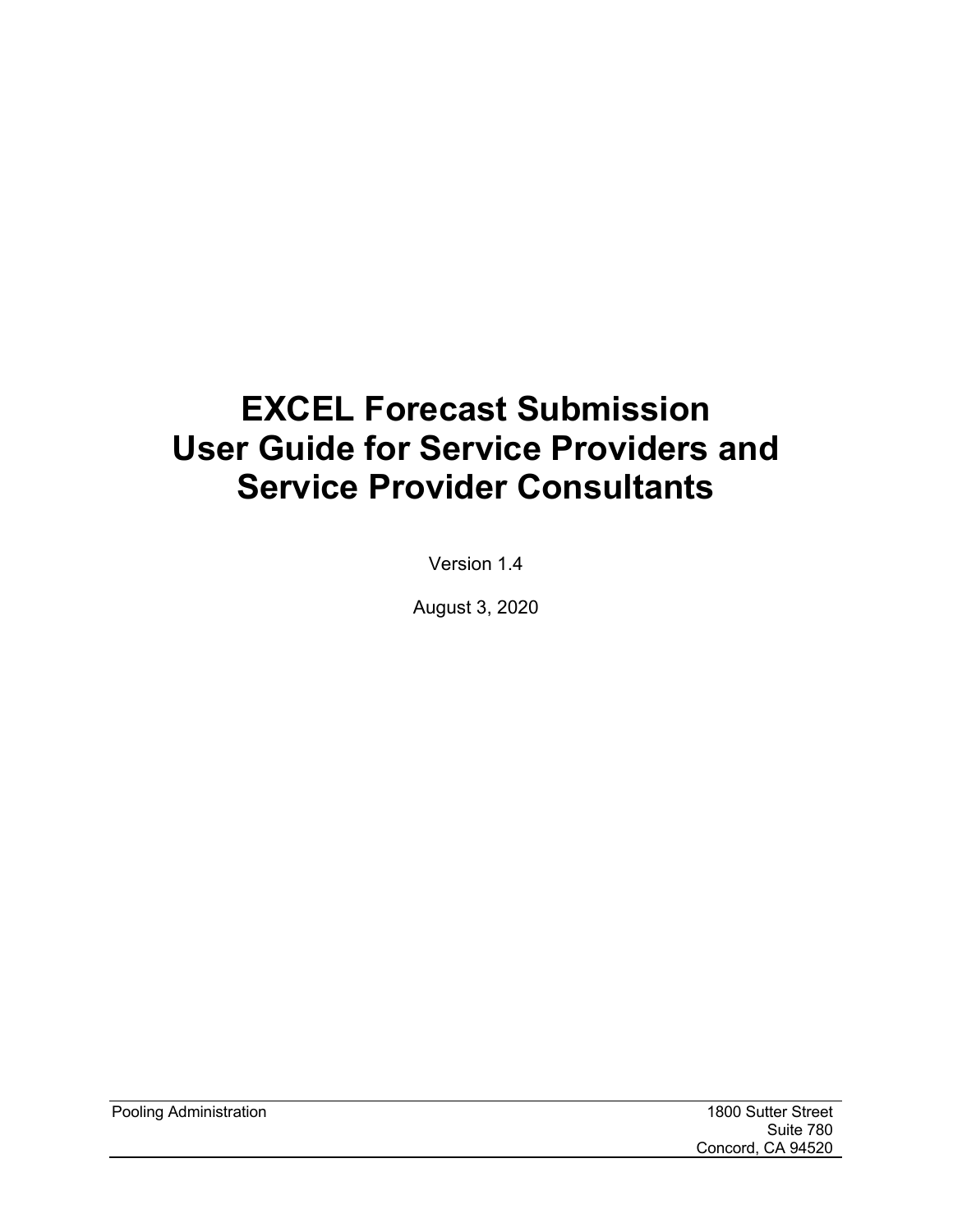#### CHANGE HISTORY

| <b>DATE</b> | <b>REVISION</b> | <b>DESCRIPTION</b>                                                                                                                                                                                                                                                      |
|-------------|-----------------|-------------------------------------------------------------------------------------------------------------------------------------------------------------------------------------------------------------------------------------------------------------------------|
| 5/30/2017   | 1.1             | Updated emails from neustar.biz<br>to team.neustar                                                                                                                                                                                                                      |
| 01/01/2019  | 1.2             | <b>Updated Pooling Administration</b><br>contact information and remove<br>Neustar branding due to<br>transition. Updated iconectiv <sup>®</sup><br><b>TruOps Telecom Routing</b><br>Administration (TRA) branding,<br>contact information, and product<br>information. |
| 10/31/2019  | 1.3             | <b>Updated Thousands-Block</b><br><b>Forecast Report Appendix</b><br>reference from 1 to 4 and<br>Glossary as a result of INC<br>Issue 839.                                                                                                                             |
| 08/03/2020  | 1.4             | Updated Excel reference from<br>xls o xlsx.                                                                                                                                                                                                                             |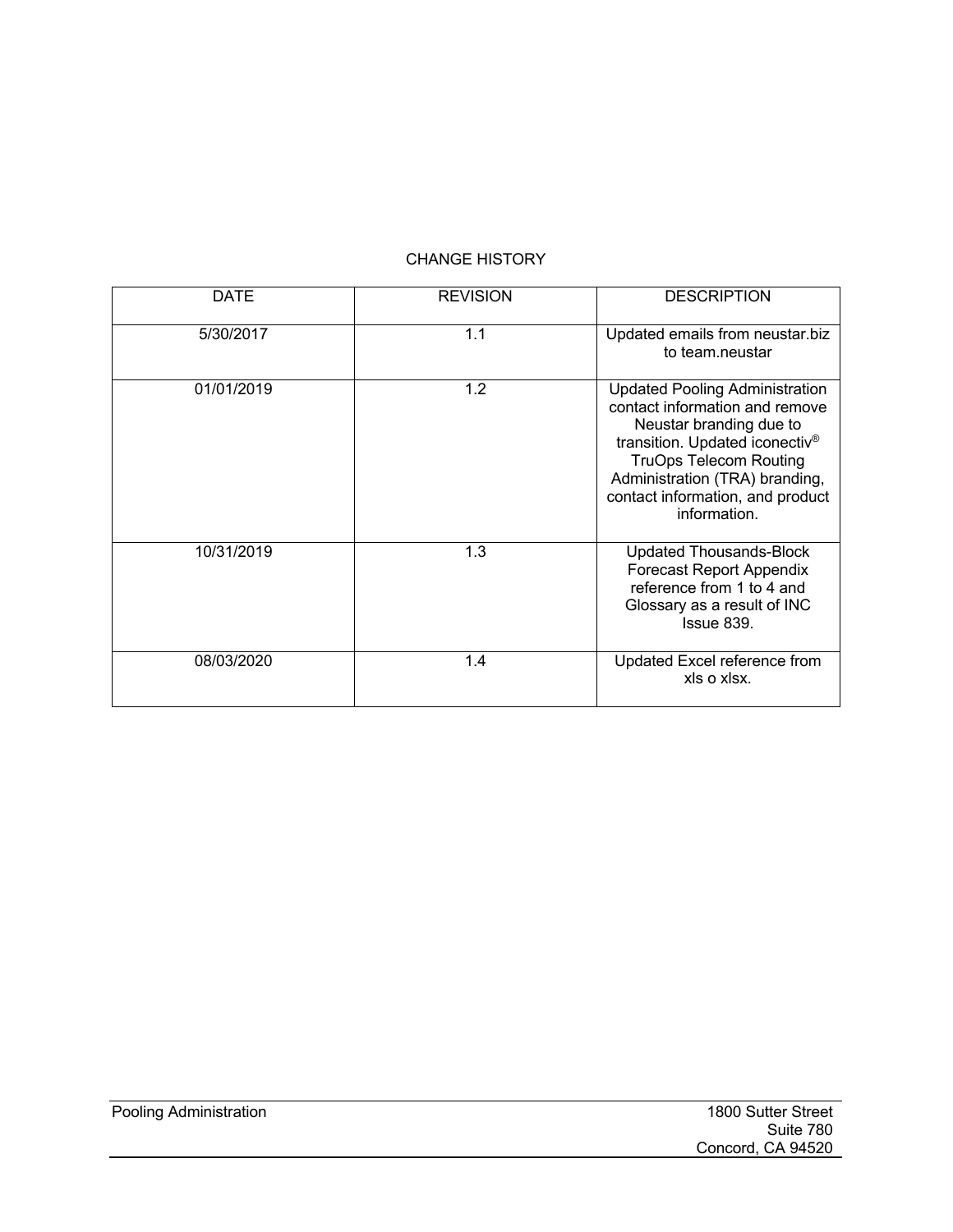| $\overline{\phantom{0}}$ |
|--------------------------|
| $\sim$ 9                 |
| -9                       |
|                          |
|                          |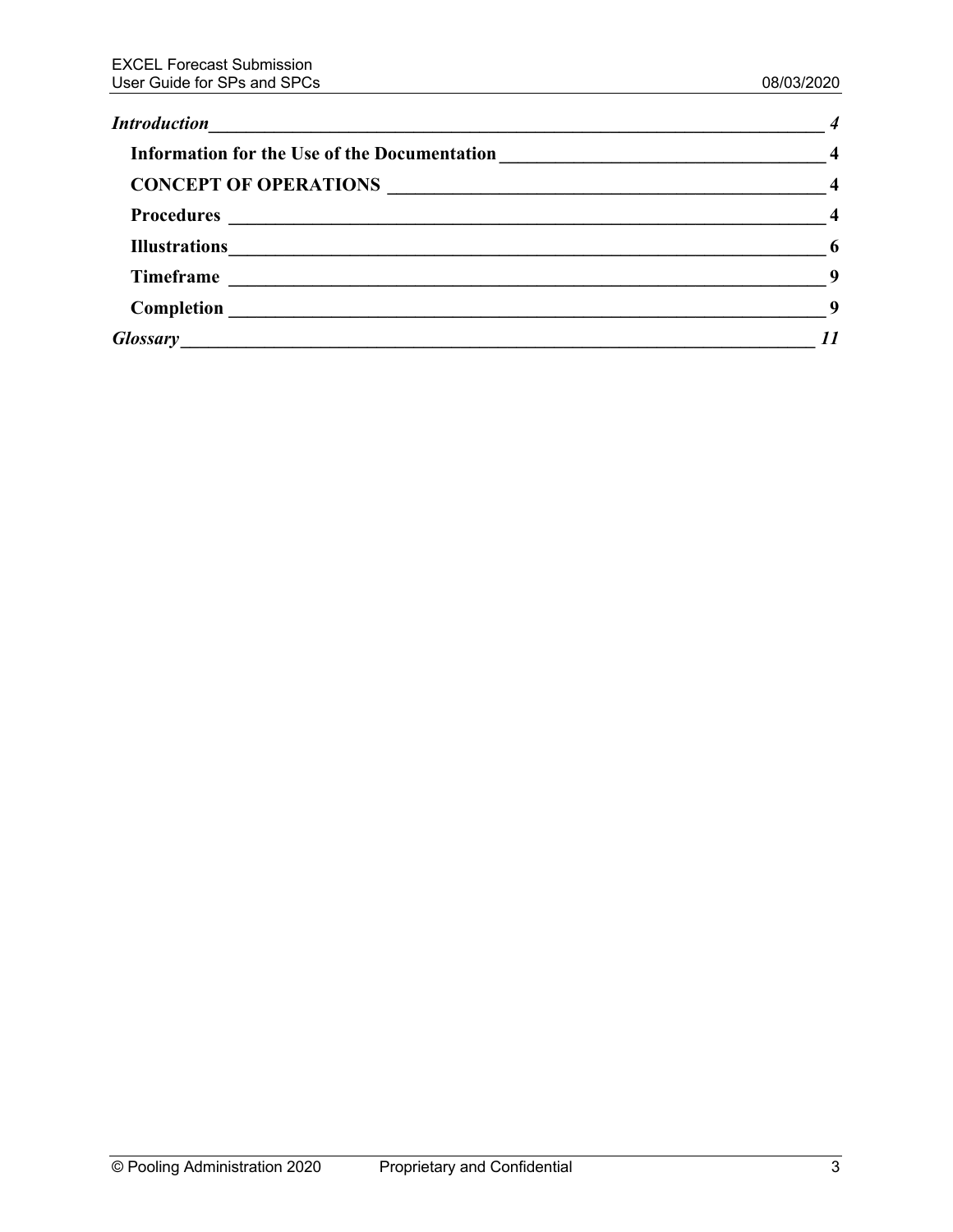# **Introduction**

# **Information for the Use of the Documentation**

This document provides instructions to assist Service Providers on completing the Thousands-Block Forecast Report (Appendix 4) for manual submission to the Pooling Administrator. This document is not intended for those Service Providers (SP) and Service Provider Consultants (SPC) who submit their forecasts directly in the Pooling Administration System (PAS). An SP/SPC using this manual process is required to have an active PAS Login ID and have the OCN and NPA being provided in the forecast in their PAS user profile in order to submit the completed forecast documentation.

Failure to comply with the instructions in this user guide may delay the submission of your forecast.

If you have any difficulties completing the form or have questions, please contact the Pooling Customer Support Desk at 866-NeuPool (866-638-7665).

# **CONCEPT OF OPERATIONS**

This document is intended to assist service providers with submitting forecasts using a manual process rather than submitting them directly in PAS. This manual process requires the use of an Excel spreadsheet.

# **Procedures**

To access the forecast form, go to the National Pooling website at: http://www.nationalpooling.com:

- Place your cursor on **Documents,** then from the dropdown list, select **Forecasts**. This will bring up the **Forecast Documents** page with both the *Excel Forecast Submission - User Guide* and the *Forecast Form* itself.
- To bring up the *Forecast Form* click on **Forecast Form (XLSX).** Complete the Excel form as instructed below. Save the completed Excel file and send to **Pooling Support** at **poolingsupport@somos.com.** The file name should not include any spaces or punctuation (e.g. commas, \$, #, etc.)
- The Excel file will be verified prior to processing.
	- o If the file is in an acceptable format it will be processed. An email will be sent confirming acceptance and successful processing of the file. If there are any errors they will be noted in the email. (See the **Completion** section.)
		- If the number of errors is **more** than 20, the individual forecasts that were rejected can be resubmitted via spreadsheet.
		- § If the number of errors is 20 or **less** the individual forecasts should be resubmitted via the PAS GUI.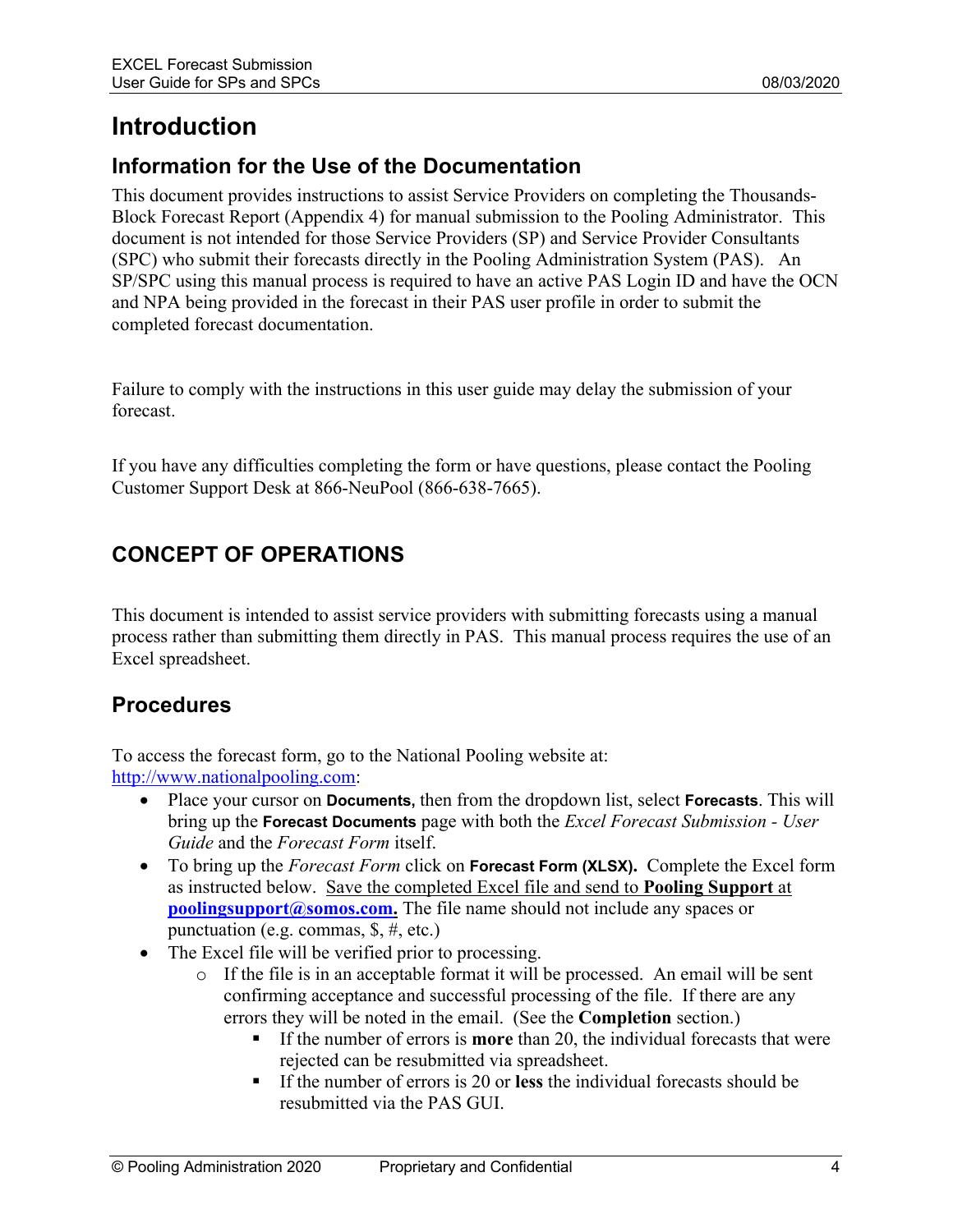- o If the file is not in an acceptable format it will be rejected and returned to you for correction and resubmission. (See the **Completion** section.) Possible unacceptable formats include, but are not limited to:
	- § Spreadsheets with formulas
	- Spreadsheets with both NPAs listed in an overlay area. (Only list one NPA for forecasts in an overlay area.)
	- § Spreadsheets that are not compatible with Office 2003.
	- § Spreadsheets that do not use the provided spreadsheet template.

SPs and SPCs must submit one Excel file per OCN with a separate tab (worksheet) for each NPA.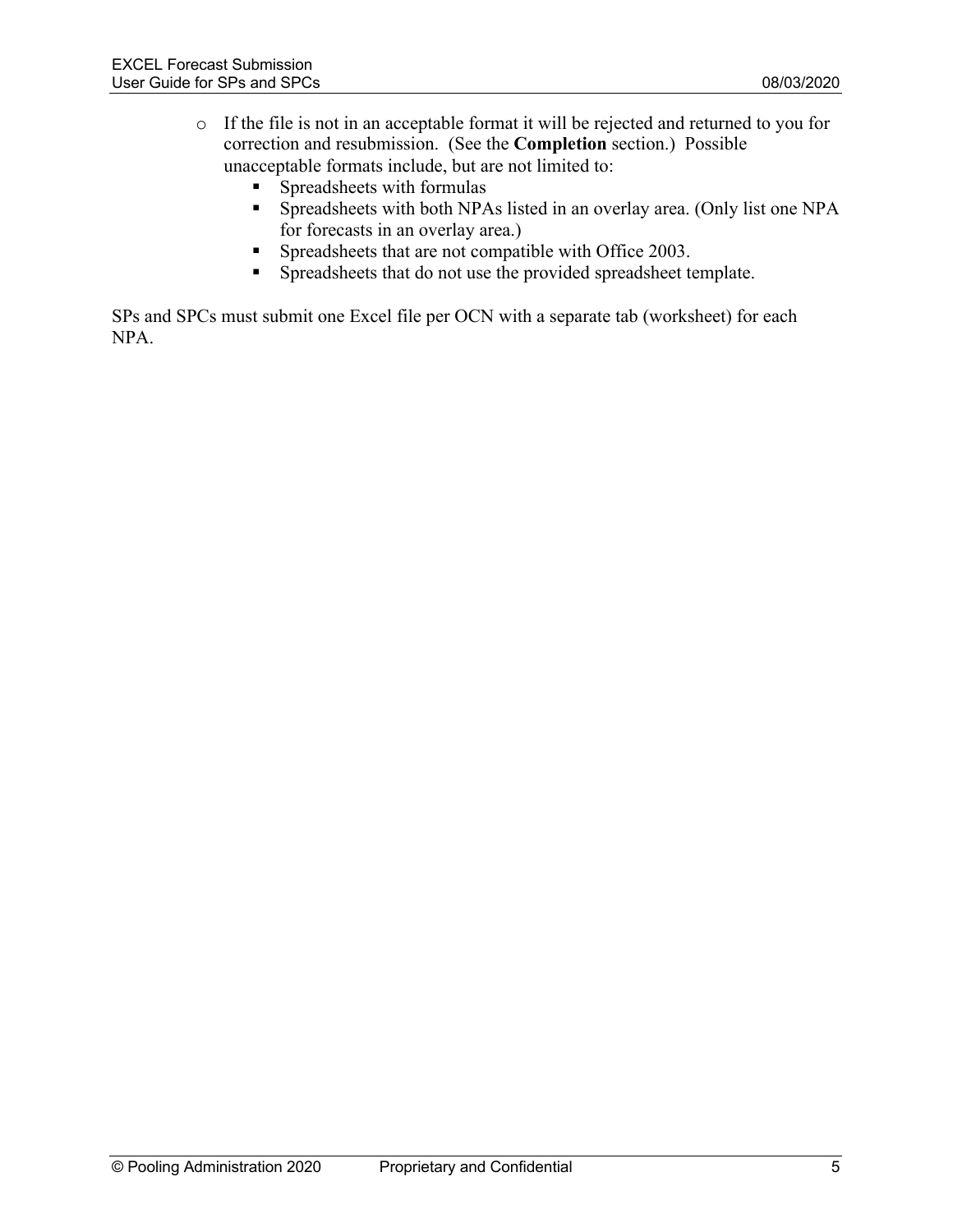# **Illustrations**

The following diagram and tables will assist in completing the Thousands-Block Forecast Report (Appendix4).

|                 | Α                                                                                                                                              | B                 | $\overline{C}$ | D | Ε                                                                         | F | G | H | J | Κ | L.                                                                                                                               | $\overline{\mathsf{M}}$ | N |
|-----------------|------------------------------------------------------------------------------------------------------------------------------------------------|-------------------|----------------|---|---------------------------------------------------------------------------|---|---|---|---|---|----------------------------------------------------------------------------------------------------------------------------------|-------------------------|---|
| $\mathbf{1}$    |                                                                                                                                                |                   |                |   |                                                                           |   |   |   |   |   |                                                                                                                                  |                         |   |
|                 | $2$   LoginID                                                                                                                                  | sp@abctelecom.com |                |   |                                                                           |   |   |   |   |   |                                                                                                                                  |                         |   |
| 3               | OCN                                                                                                                                            | <b>ABCD</b>       |                |   |                                                                           |   |   |   |   |   |                                                                                                                                  |                         |   |
| 4               | <b>Frest Strt Dt</b>                                                                                                                           | 2/2/2008          |                |   |                                                                           |   |   |   |   |   |                                                                                                                                  |                         |   |
| 5               |                                                                                                                                                |                   |                |   |                                                                           |   |   |   |   |   |                                                                                                                                  |                         |   |
| 6               | If any of the forecasted demand below includes the need for a new NXX due to a LRN, please indicate in the space provided below how many LRN's |                   |                |   |                                                                           |   |   |   |   |   |                                                                                                                                  |                         |   |
| 7               | and specify the month that the new NXX will be placed in service.                                                                              |                   |                |   |                                                                           |   |   |   |   |   |                                                                                                                                  |                         |   |
| 8               |                                                                                                                                                |                   |                |   |                                                                           |   |   |   |   |   |                                                                                                                                  |                         |   |
| 9               | LRN                                                                                                                                            | NXX(s)/Month      |                |   |                                                                           |   |   |   |   |   | Month 1   Month 2   Month 3   Month 4   Month 5   Month 6   Month 7   Month 8   Month 9   Month 10   Month 11   Month 12         |                         |   |
| 10              |                                                                                                                                                |                   |                |   |                                                                           |   |   |   |   |   |                                                                                                                                  |                         |   |
| 11              |                                                                                                                                                |                   |                |   |                                                                           |   |   |   |   |   |                                                                                                                                  |                         |   |
| 12              | <b>Rate Center</b>                                                                                                                             | NPA(s)            |                |   |                                                                           |   |   |   |   |   | Month 1   Month 2   Month 3   Month 4   Month 5   Month 6   Month 7   Month 8   Month 9   Month 10   Month 11   Month 12         |                         |   |
| 13              |                                                                                                                                                |                   |                |   |                                                                           |   |   |   |   |   |                                                                                                                                  |                         |   |
| 14              |                                                                                                                                                |                   |                |   |                                                                           |   |   |   |   |   |                                                                                                                                  |                         |   |
| 15              |                                                                                                                                                |                   |                |   |                                                                           |   |   |   |   |   |                                                                                                                                  |                         |   |
| 16<br>17        |                                                                                                                                                |                   |                |   |                                                                           |   |   |   |   |   |                                                                                                                                  |                         |   |
| 18              |                                                                                                                                                |                   |                |   |                                                                           |   |   |   |   |   |                                                                                                                                  |                         |   |
| 19              |                                                                                                                                                |                   |                |   |                                                                           |   |   |   |   |   |                                                                                                                                  |                         |   |
| 20              |                                                                                                                                                |                   |                |   |                                                                           |   |   |   |   |   |                                                                                                                                  |                         |   |
| 21              |                                                                                                                                                |                   |                |   |                                                                           |   |   |   |   |   |                                                                                                                                  |                         |   |
| 22              |                                                                                                                                                |                   |                |   |                                                                           |   |   |   |   |   |                                                                                                                                  |                         |   |
| 23              |                                                                                                                                                |                   |                |   |                                                                           |   |   |   |   |   |                                                                                                                                  |                         |   |
| 24              |                                                                                                                                                |                   |                |   |                                                                           |   |   |   |   |   |                                                                                                                                  |                         |   |
| 25              |                                                                                                                                                |                   |                |   |                                                                           |   |   |   |   |   |                                                                                                                                  |                         |   |
| 26              |                                                                                                                                                |                   |                |   |                                                                           |   |   |   |   |   |                                                                                                                                  |                         |   |
| 27              |                                                                                                                                                |                   |                |   |                                                                           |   |   |   |   |   |                                                                                                                                  |                         |   |
| 28              |                                                                                                                                                |                   |                |   |                                                                           |   |   |   |   |   |                                                                                                                                  |                         |   |
| 29              |                                                                                                                                                |                   |                |   |                                                                           |   |   |   |   |   |                                                                                                                                  |                         |   |
| 30 <sup>2</sup> |                                                                                                                                                |                   |                |   |                                                                           |   |   |   |   |   |                                                                                                                                  |                         |   |
| 31              |                                                                                                                                                |                   | Directions:    |   |                                                                           |   |   |   |   |   |                                                                                                                                  |                         |   |
| 32              |                                                                                                                                                |                   |                |   |                                                                           |   |   |   |   |   | Please provide the forecasted number of thousands blocks in each Rate Area that your company expects to take from tl             |                         |   |
| 33              |                                                                                                                                                |                   |                |   |                                                                           |   |   |   |   |   | for the 12 months beginning with the Mandated Implementation Date or coincident with the semi-annual NRUF periods                |                         |   |
| 34              |                                                                                                                                                |                   |                |   |                                                                           |   |   |   |   |   | Only the total quantity of thousands blocks that are forecasted should be entered. Do not include in the forecast the tho        |                         |   |
| $\overline{35}$ |                                                                                                                                                |                   |                |   |                                                                           |   |   |   |   |   | that are already in your inventory. If full NXX(s) is/are forecasted, please reflect this in thousands blocks, e.g., a full NXX: |                         |   |
| 36              |                                                                                                                                                |                   |                |   | If further assistance is required, please contact the PA on 866-638-7665. |   |   |   |   |   |                                                                                                                                  |                         |   |

#### **Figure 1. Thousands-Block Forecast Report for Manual Submission**

*Figure 2 describes how to properly complete the preliminary section of the Thousands-Block Forecast Report.*

**NOTE**: Do not reformat the spreadsheet in any way (e.g. removing spaces or lines or moving any existing fields); doing so could cause multiple errors and rejection of your submission.

**Field Name Instructions**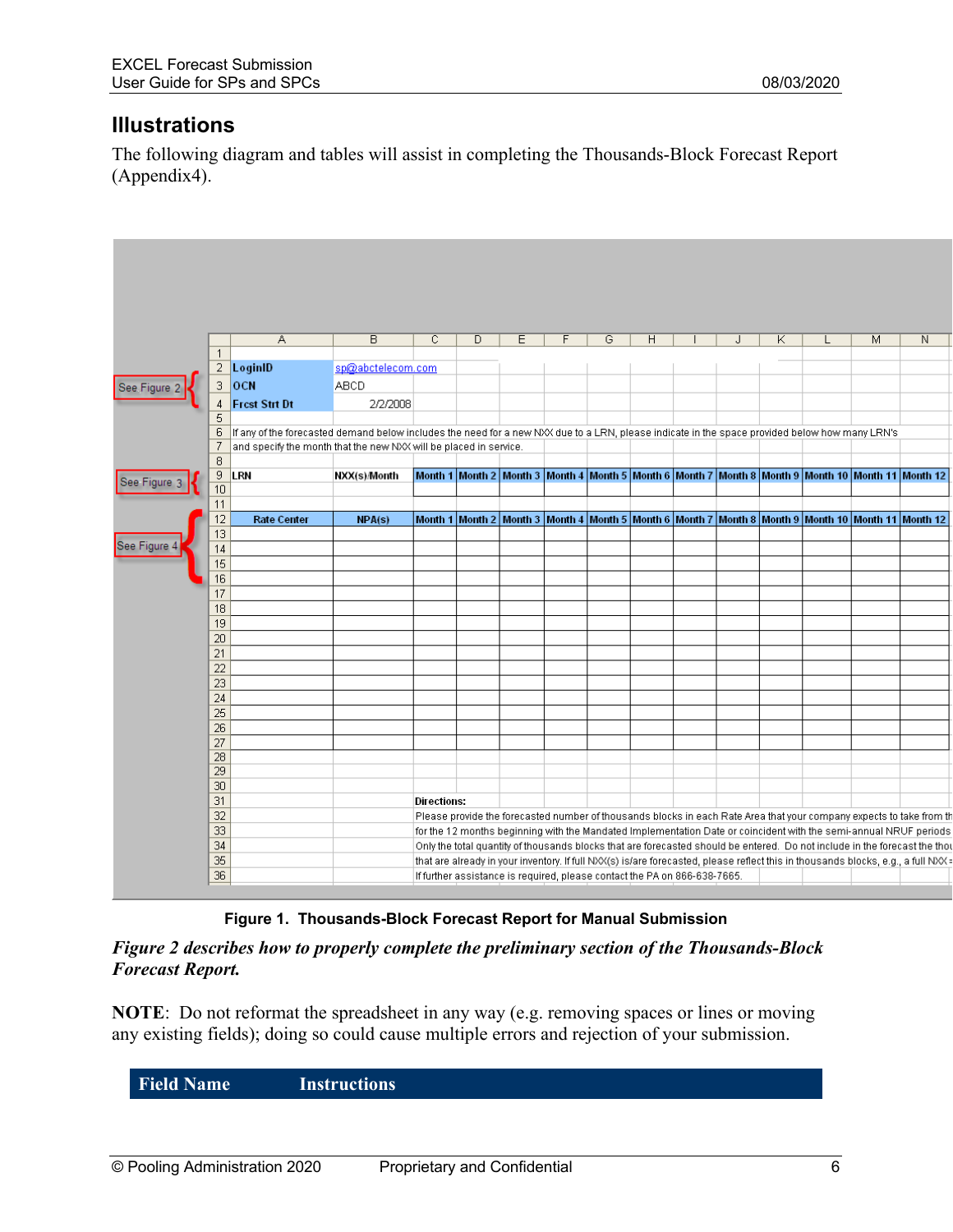| LoginID              | In cell <b>B2</b> , enter your PAS loginID.                                                                                                                                                                                           |
|----------------------|---------------------------------------------------------------------------------------------------------------------------------------------------------------------------------------------------------------------------------------|
| <b>OCN</b>           | In cell <b>B3</b> , enter your 4 character OCN. (Note: the OCN you enter<br>must exist in your PAS user profile.)                                                                                                                     |
| <b>Frest Strt Dt</b> | In cell <b>B4</b> , enter the starting date that your forecast submission will<br>cover using the following format: MM/DD/YYYY. (Example: If<br>month one will be Jan 2008 you will enter 01/01/2008, as your<br>forecast start date. |

**Figure 2. Instructions on How to Complete the Preliminary Section**

• Figure 3 describes how to properly complete the LRN section of the Thousands-Block Forecast Report (Appendix 4).

| NXX(s)/Month |  |  |                                                                      |  |  | Month 1   Month 2   Month 3   Month 4   Month 5   Month 6   Month 7   Month 8   Month 9   Month 10   Month 11   Month |  |
|--------------|--|--|----------------------------------------------------------------------|--|--|-----------------------------------------------------------------------------------------------------------------------|--|
|              |  |  |                                                                      |  |  |                                                                                                                       |  |
|              |  |  |                                                                      |  |  |                                                                                                                       |  |
|              |  |  |                                                                      |  |  |                                                                                                                       |  |
|              |  |  |                                                                      |  |  |                                                                                                                       |  |
|              |  |  | Enter the number of NXXs you forecast to need for                    |  |  |                                                                                                                       |  |
|              |  |  | LRNs for each month. Please be sure to only input<br>numeric values. |  |  |                                                                                                                       |  |
|              |  |  |                                                                      |  |  |                                                                                                                       |  |

#### **Figure 3. LRN section of the Thousands-Block Forecast Report**

**NOTE:** Do not enter any values in the monthly LRN forecast fields except numeric values. Entering of formulas or copying and pasting formulas from another document or system will cause your submission to be rejected. A value must be entered in each **Month** field. If no LRNs are needed in a given **Month**, enter a zero in the field.

• Figure 4 describes how to properly complete the Rate Center section of the Thousands-Block Forecast Report (Appendix 4).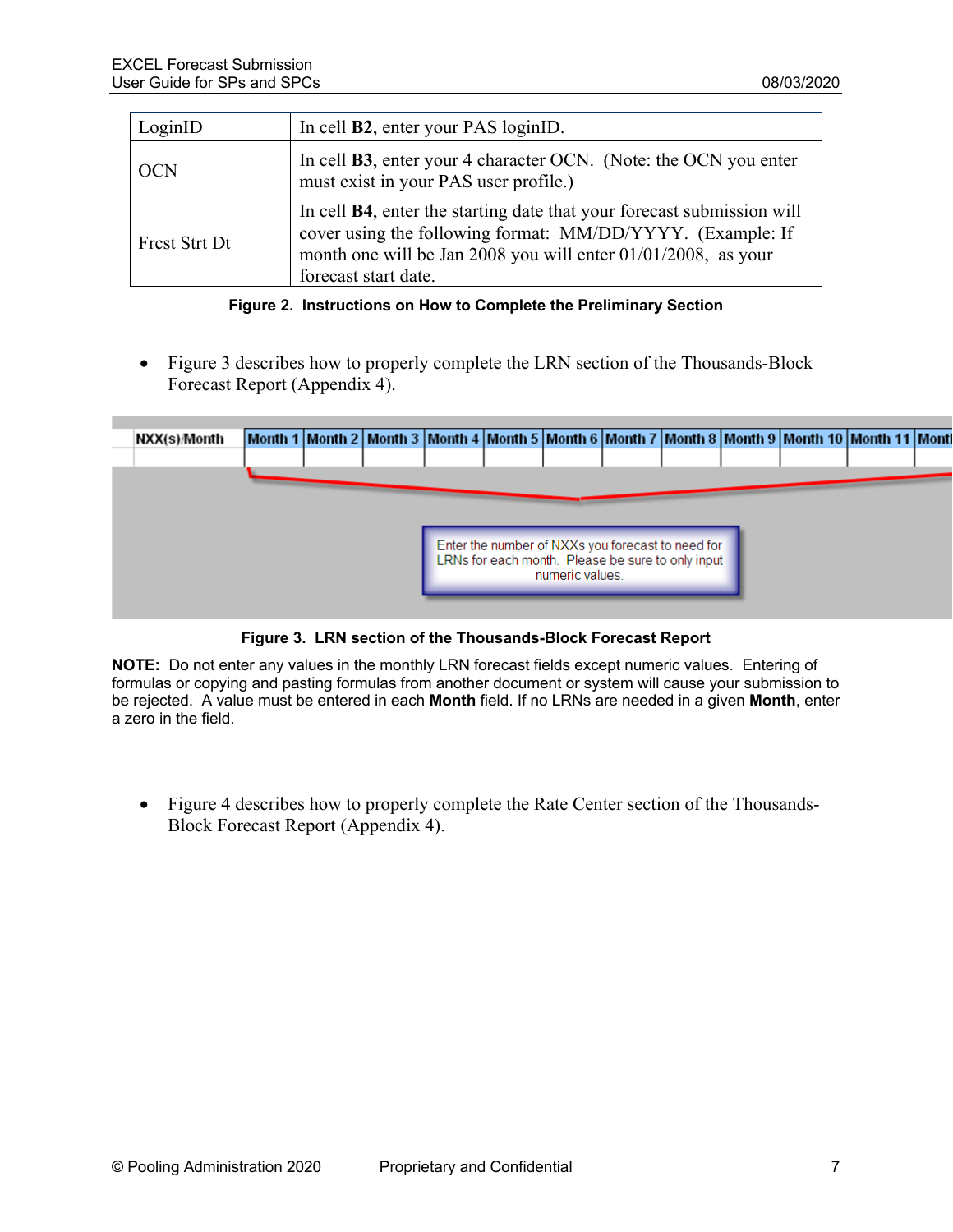

**Figure 4. Rate Center Section of the Thousands-Block Forecast Report**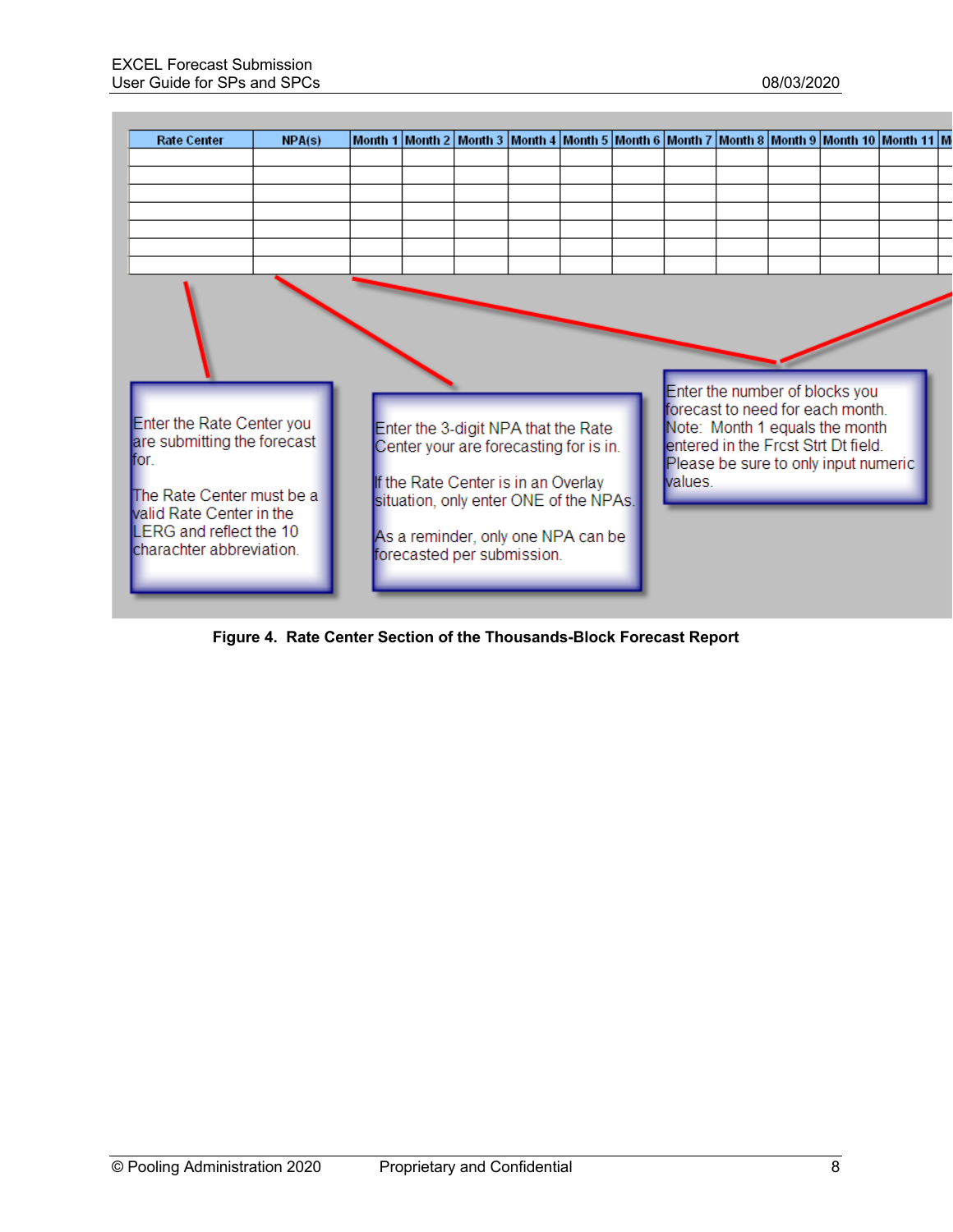#### **Figure 5 shows an example of a completed Thousands-Block Forecast Report**

| LoginID<br>sp@abctelecom.com                                                                                                                               |  |
|------------------------------------------------------------------------------------------------------------------------------------------------------------|--|
| OCN<br><b>ABCD</b>                                                                                                                                         |  |
| <b>Frest Strt Dt</b><br>2/2/2008                                                                                                                           |  |
|                                                                                                                                                            |  |
| If any of the forecasted demand below includes the need for a new NXX due to a LRN, please indicate in the space provided below how many LRN's             |  |
| and specify the month that the new NXX will be placed in service.                                                                                          |  |
|                                                                                                                                                            |  |
| Month 1   Month 2   Month 3   Month 4   Month 5   Month 6   Month 7   Month 8   Month 9   Month 10   Month 11   Month 12<br>LRN<br>NXX(s)/Month            |  |
|                                                                                                                                                            |  |
|                                                                                                                                                            |  |
| Month 1   Month 2   Month 3   Month 4   Month 5   Month 6   Month 7   Month 8   Month 9   Month 10   Month 11   Month 12  <br><b>Rate Center</b><br>NPA(s) |  |
| AMHERST<br>0<br>$\mathbf 0$<br>413<br>$\Omega$<br>0<br>0<br>0<br>0<br>$\mathbf{0}$                                                                         |  |
| $\overline{2}$<br>$\overline{2}$<br>0<br>$\overline{2}$<br>0<br>0<br>0<br>0<br>0<br>$\mathbf{0}$<br>CHICOPEE<br>413                                        |  |
|                                                                                                                                                            |  |
|                                                                                                                                                            |  |
|                                                                                                                                                            |  |
|                                                                                                                                                            |  |
|                                                                                                                                                            |  |
|                                                                                                                                                            |  |
|                                                                                                                                                            |  |
|                                                                                                                                                            |  |
|                                                                                                                                                            |  |
|                                                                                                                                                            |  |
|                                                                                                                                                            |  |
|                                                                                                                                                            |  |
|                                                                                                                                                            |  |
|                                                                                                                                                            |  |
|                                                                                                                                                            |  |
|                                                                                                                                                            |  |
| <b>Directions:</b>                                                                                                                                         |  |
| Please provide the forecasted number of thousands blocks in each Rate Area that your company expects to take from the pool each month                      |  |
| for the 12 months beginning with the Mandated Implementation Date or coincident with the semi-annual NRUF periods of coverage.                             |  |
| Only the total quantity of thousands blocks that are forecasted should be entered. Do not include in the forecast the thousands blocks or full NXXs        |  |
| that are already in your inventory. If full NXX(s) is/are forecasted, please reflect this in thousands blocks, e.g., a full NXX = 10 thousands blocks.     |  |
| If further assistance is required, please contact the PA on 866-638-7665.                                                                                  |  |

**Figure 5. Example of a Completed Thousands-Block Forecast Report** 

### **Timeframe**

The Pooling Administrator will have seven (7) calendar days to process manually submitted forecasts.

If there is an immediate need for numbering resources, it is recommended that you submit the forecast directly in PAS to expedite your request.

# **Completion**

After you submit your manual Thousands-Block Forecast Report, the Pooling Administrator will send an e-mail confirmation within seven (7) calendar days with one of the following results:

• Your forecast submission was submitted successfully into the Pooling Administration System

-or-

• Your forecast submission had the following errors: The Upon making the necessary corrections, please resubmit only those forecasts that had errors. If the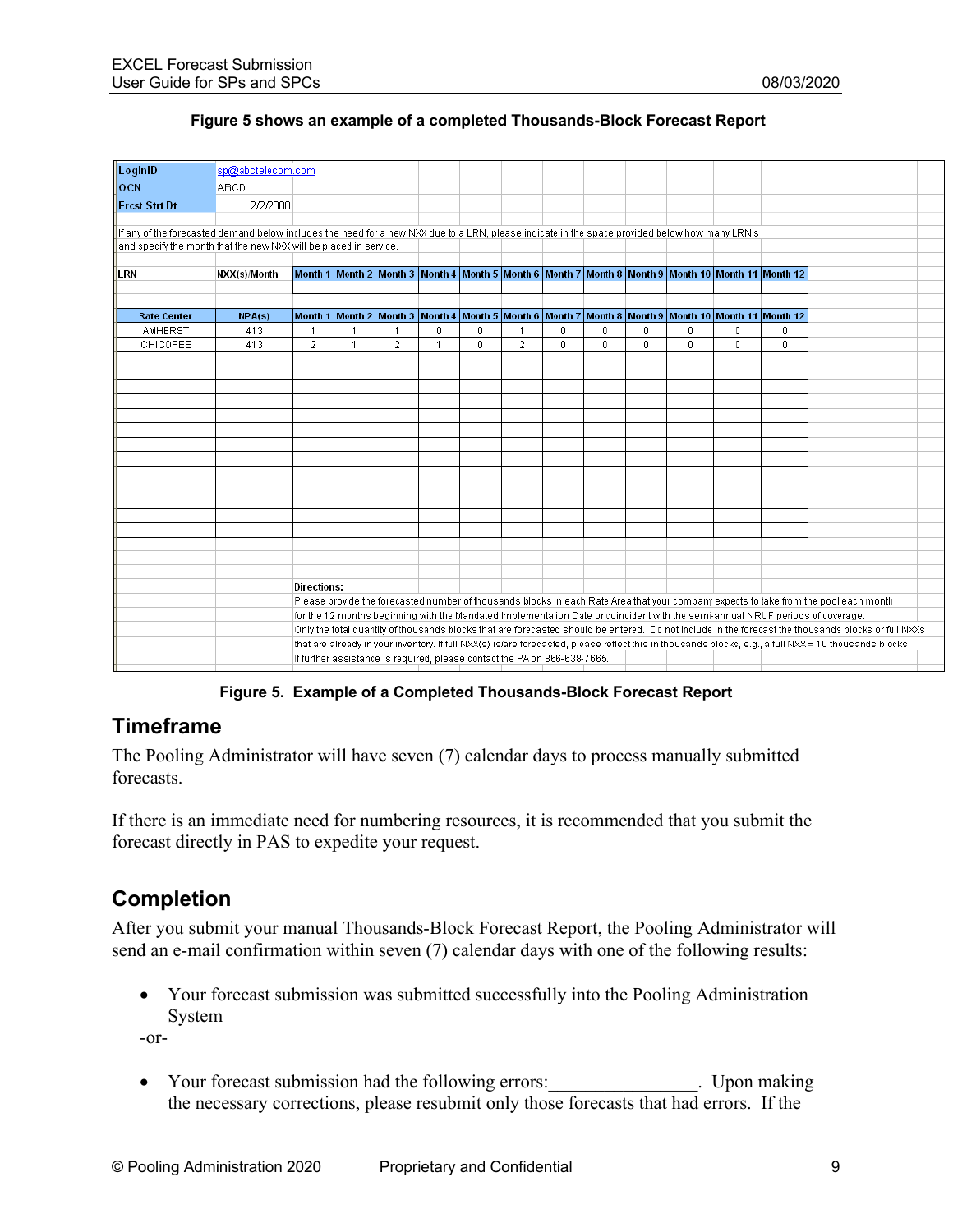number of errors listed is less than 20, the corrected forecasts should be submitted via PAS. If the number of errors listed is more than 20, the corrected forecasts may be resubmitted via the Excel spreadsheet.

-or-

• Your forecast submission is not in an acceptable format. Please correct the following errors: Please resubmit upon making the necessary corrections.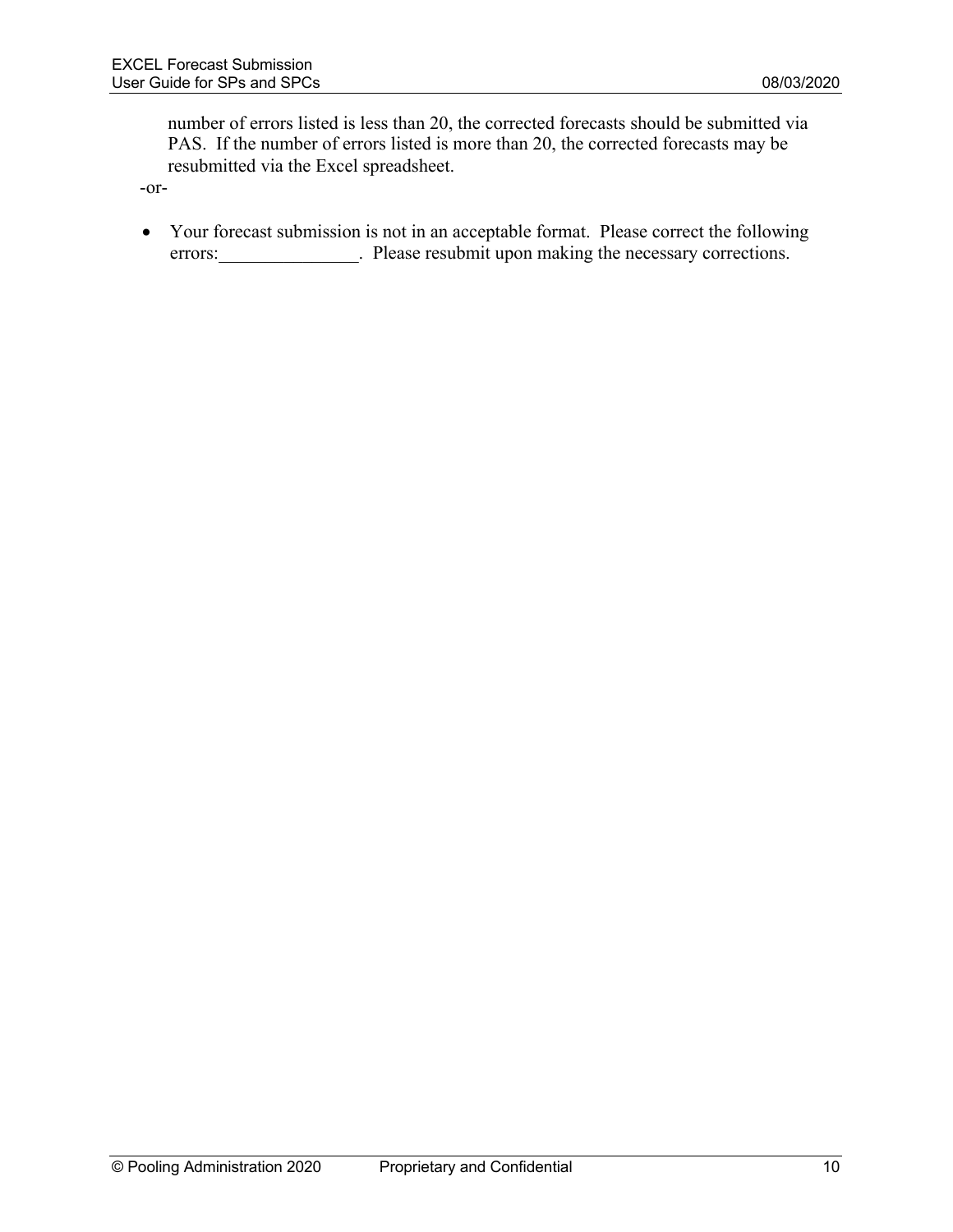# **Glossary**

| <b>Forecast Report</b>                              | All thousands-block number pooling service providers<br>shall provide a Thousands-Block Forecast Report, by<br>rate center, on a semi-annual basis, to the Pooling<br>Administrator. The Thousands-Block Forecast Report<br>is based on a 12-month interval. A Thousands-Block<br>Forecast Report will be sent by service providers to<br>the PA for all number resource requirements, including<br>full NXX Codes as well as thousands-blocks in<br>thousands-block number pooling rate areas. The<br>forecast submitted is incremental above the quantity of<br>thousands-blocks already allocated in the service<br>provider's inventory. |
|-----------------------------------------------------|----------------------------------------------------------------------------------------------------------------------------------------------------------------------------------------------------------------------------------------------------------------------------------------------------------------------------------------------------------------------------------------------------------------------------------------------------------------------------------------------------------------------------------------------------------------------------------------------------------------------------------------------|
| <b>Frcst Strt Dt (Forecast</b><br><b>Start Date</b> | The forecast start date is the first month included in<br>your submission of the forecast report.                                                                                                                                                                                                                                                                                                                                                                                                                                                                                                                                            |
| Inventory                                           | Refers to all Telephone Numbers (TN) distributed,<br>Assigned or Allocated: (1) To a Service Provider (SP),<br>or (2) to the Pooling Administrator (PA) for the<br>purpose of establishing or maintaining a Thousands-<br>Block Number Pool (See 47 CFR § 52.7 (j)).                                                                                                                                                                                                                                                                                                                                                                         |
| (Industry) Inventory<br>Pool                        | Used in Thousands-Block Number Pooling to describe<br>a reservoir of un-Allocated Thousands-Blocks (NPA-<br>NXX-X) administered by the Pooling Administrator (PA)<br>for purposes of assignment to Service Providers (SP)<br>participating in Thousands-Block Number Pooling.                                                                                                                                                                                                                                                                                                                                                                |
| LERG™ Routing<br>Guide (LERG)                       | The iconectiv® LERG™ Routing Guide is an output from<br>the BIRRDS database. It is used by Service Providers<br>(SP) and other carriers as a common means to reflect<br>and exchange current and planned Central Office (CO)<br>Code (NPA-NXX) and Thousands-Block (NPA-NXX-X)<br>assignments along with associated routing data. Data<br>is provided for all SPs in the North American<br>Numbering Plan (NANP). It is generated monthly in its<br>entirety, with daily change activity also available. See<br>"Telecom Routing Administration (TRA)" definition.                                                                           |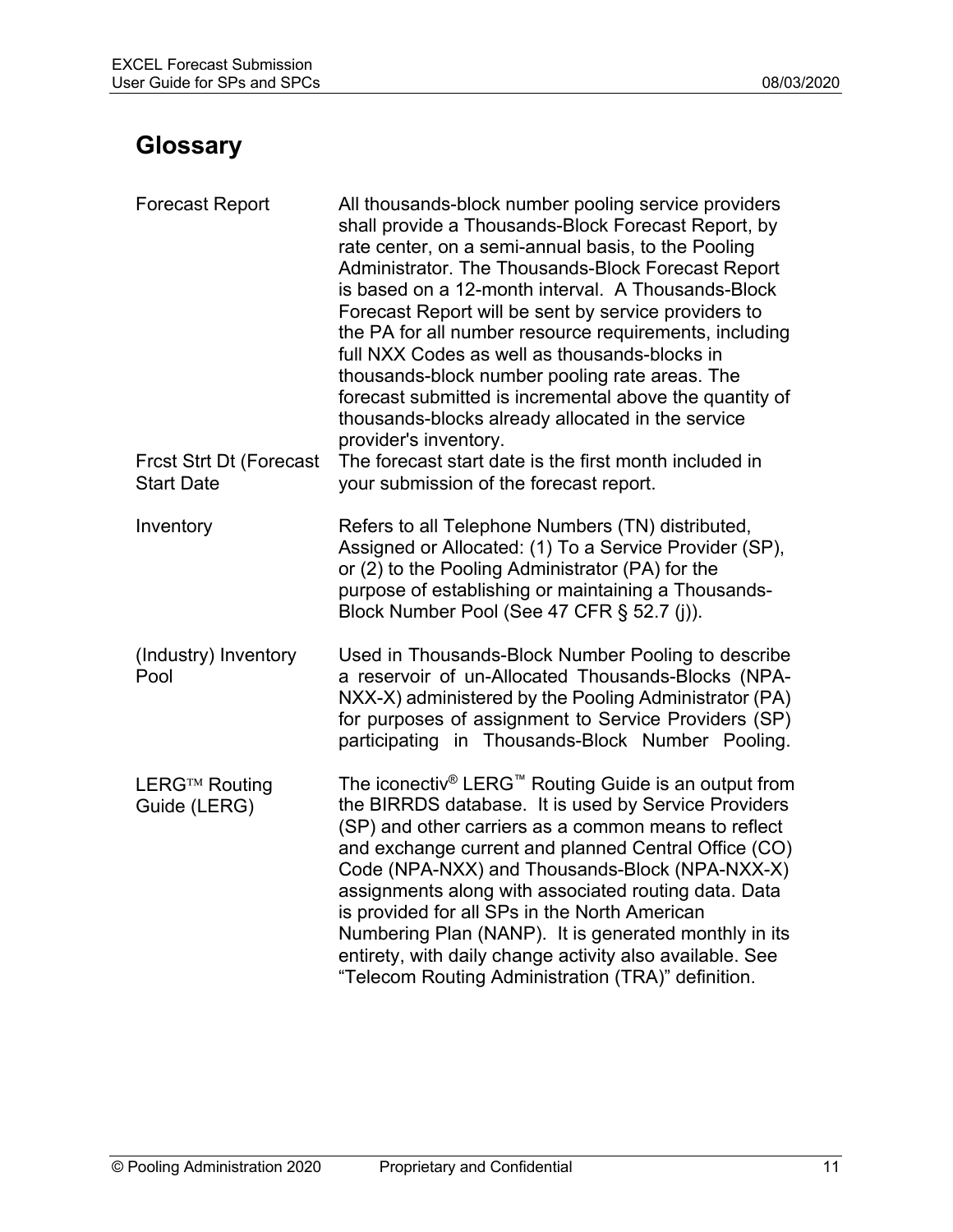| <b>Location Routing</b><br>Number (LRN)                                                                                     | A 10-digit (NPA-NXX-XXXX) number Assigned to a<br>Switching Entity/Point of Interconnection (POI) by a CO<br>Code Holder to a Switching Entity/POI for routing Local<br>Number Portability (LNP) Ported Telephone Numbers<br>(TN) in a Local Number Portability (LNP) environment.<br>See "Administrative Numbers" definition.                                                                                                                                                                                                                                                                                                                                                                                                                                                                       |
|-----------------------------------------------------------------------------------------------------------------------------|------------------------------------------------------------------------------------------------------------------------------------------------------------------------------------------------------------------------------------------------------------------------------------------------------------------------------------------------------------------------------------------------------------------------------------------------------------------------------------------------------------------------------------------------------------------------------------------------------------------------------------------------------------------------------------------------------------------------------------------------------------------------------------------------------|
| Mandated<br><b>Implementation Date</b>                                                                                      | During the Supplemental Implementation Meeting<br>process, the date identified by the appropriate<br>regulatory body by which Thousands-Block Number<br>Pooling is to be implemented. Also called the<br>Implementation and Pool Start/Allocation Date.                                                                                                                                                                                                                                                                                                                                                                                                                                                                                                                                              |
| North American<br>Numbering Plan,<br><b>Numbering Resource</b><br>Utilization/Forecasting<br><b>Report (NRUF</b><br>Report) | The NANPA gathers forecast and utilization<br>information to monitor and project exhaust in individual<br>NPAs/area codes as well as in the NANP overall.<br><b>This</b><br>semi-annual report includes number utilization<br>information as well as a five year forecast of demand<br>by year. Pooling carriers report at the thousands-block<br>level per rate center. Non-pooling carriers report at the<br>Central Office Code level per rate center. For more<br>detailed information, see the NRUF Report Guidelines.                                                                                                                                                                                                                                                                          |
| <b>NPA</b>                                                                                                                  | The is the 3-digit code that occupies the A, B, and C<br>positions in the 10-digit North American Numbering<br>Plan (NANP) format that applies throughout the NANP<br>area, also called Area Code. NPAs are of the form<br>NXX, where N represents the digits 2-9 and X<br>represents any digit 0-9. In the NANP, NPAs are<br>classified as either geographic or non-geographic.<br>Geographic NPAs are NPAs which correspond to<br>discrete geographic areas within the NANP area.<br>Non-geographic NPAs are NPAs that do not<br>correspond to discrete geographic areas, but which are<br>instead Assigned for services with attributes,<br>functionalities, or requirements that transcend specific<br>geographic boundaries. The common examples are<br>NPAs in the N00 format, e.g., 800, 900. |
| <b>NXX</b><br>NXX-X                                                                                                         | <b>Network Numbering Exchange</b><br>Network Numbering Exchange identifying the<br>thousands block                                                                                                                                                                                                                                                                                                                                                                                                                                                                                                                                                                                                                                                                                                   |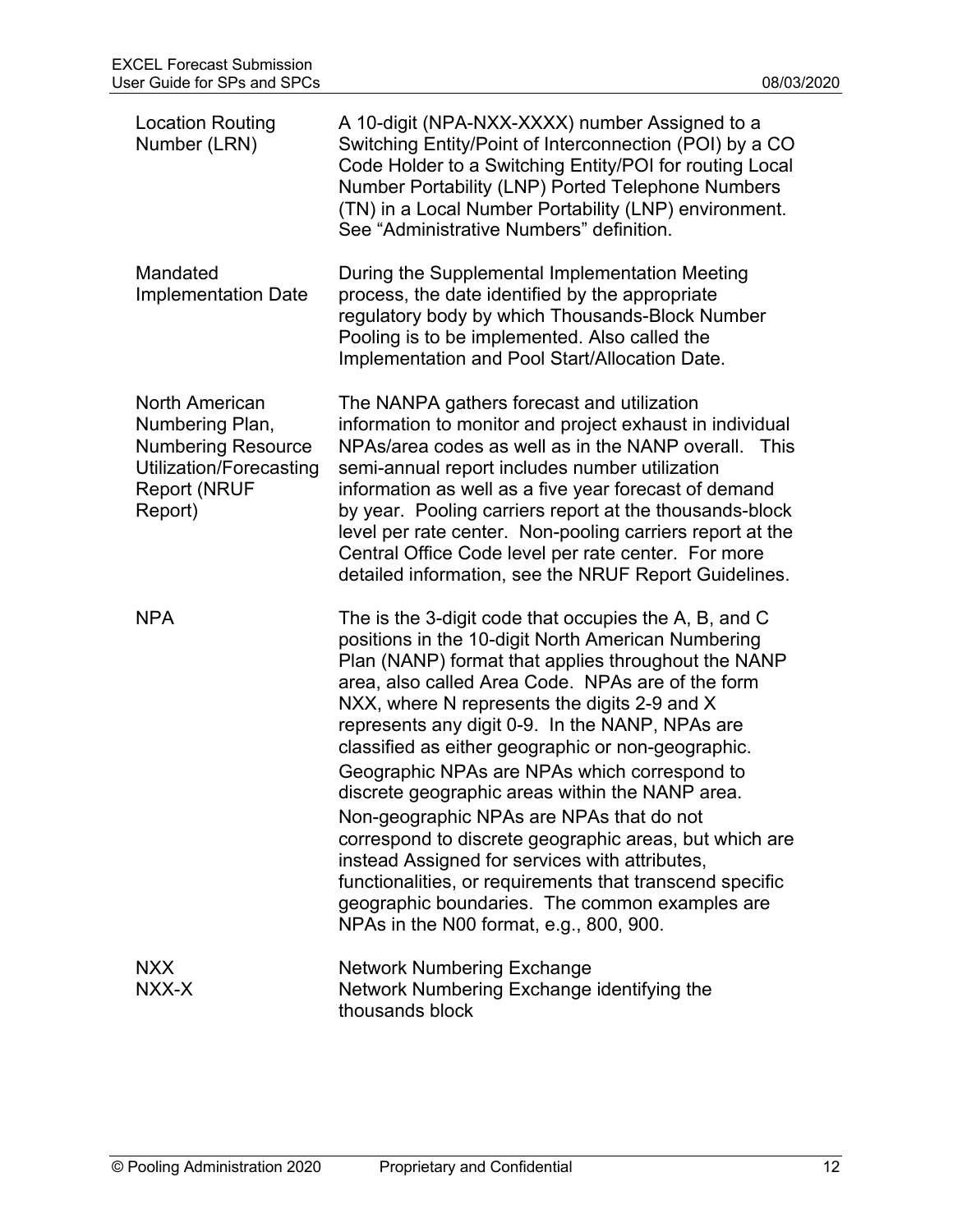| <b>OCN</b> (Operating<br>Company Number) | A four position alphanumeric code that uniquely<br>identifies providers of local telecommunications<br>service. OCN assignments are required of all Service<br>Providers (SP) in their submission of utilization and<br>forecast data (FCC 00-104 ¶41 and Public Notice DA<br>00-1549). Relative to Central Office (CO) Code (NPA-<br>NXX) assignments addressed by these guidelines,<br>National Exchange Carrier Association (NECA)<br>assigned Company Codes are used as OCNs.<br>Companies with no prior Central Office (CO) Code<br>(NPA-NXX) or Company Code assignments shall<br>contact NECA (www.neca.org; 800-228-8597) to be<br>assigned a Company Code(s). Since multiple OCNs<br>and/or Company Codes may be associated with a<br>given company, companies with prior assignments<br>should direct questions regarding appropriate OCN<br>usage to the iconectiv <sup>®</sup> Telecom Routing<br>Administration (TRA) (www.trainfo.com; 866-672-<br>6997). See "Administrative Operating Company<br>Number (AOCN)" definition. |
|------------------------------------------|---------------------------------------------------------------------------------------------------------------------------------------------------------------------------------------------------------------------------------------------------------------------------------------------------------------------------------------------------------------------------------------------------------------------------------------------------------------------------------------------------------------------------------------------------------------------------------------------------------------------------------------------------------------------------------------------------------------------------------------------------------------------------------------------------------------------------------------------------------------------------------------------------------------------------------------------------------------------------------------------------------------------------------------------|
| Overlay                                  | An NPA overlay occurs when more than one NPA code<br>serves the same geographic area.                                                                                                                                                                                                                                                                                                                                                                                                                                                                                                                                                                                                                                                                                                                                                                                                                                                                                                                                                       |
| Pooling Administrator<br>(PA)            | Refers to the entity responsible for administering a<br>Thousands-Block Number Pool (47 CFR § 52.7 (g)).<br>The PA is responsible for the neutral administration of<br>Thousands-Blocks (NPA-NXX-X) from Central Office<br>(CO) Codes (NPA-NXX) in areas where Thousands-<br>Block Number Pooling has been ordered or<br>implemented. The PA is an impartial non-<br>governmental entity that is not aligned with any<br>particular telecommunications industry segment and is<br>under contract to the Federal Communications<br>Commission (FCC).                                                                                                                                                                                                                                                                                                                                                                                                                                                                                         |
| Pooling Administration<br>System (PAS)   | The Pooling Administration System (PAS) refers to the<br>web-based application that is used to automate the<br>national pooling administration functions.                                                                                                                                                                                                                                                                                                                                                                                                                                                                                                                                                                                                                                                                                                                                                                                                                                                                                   |